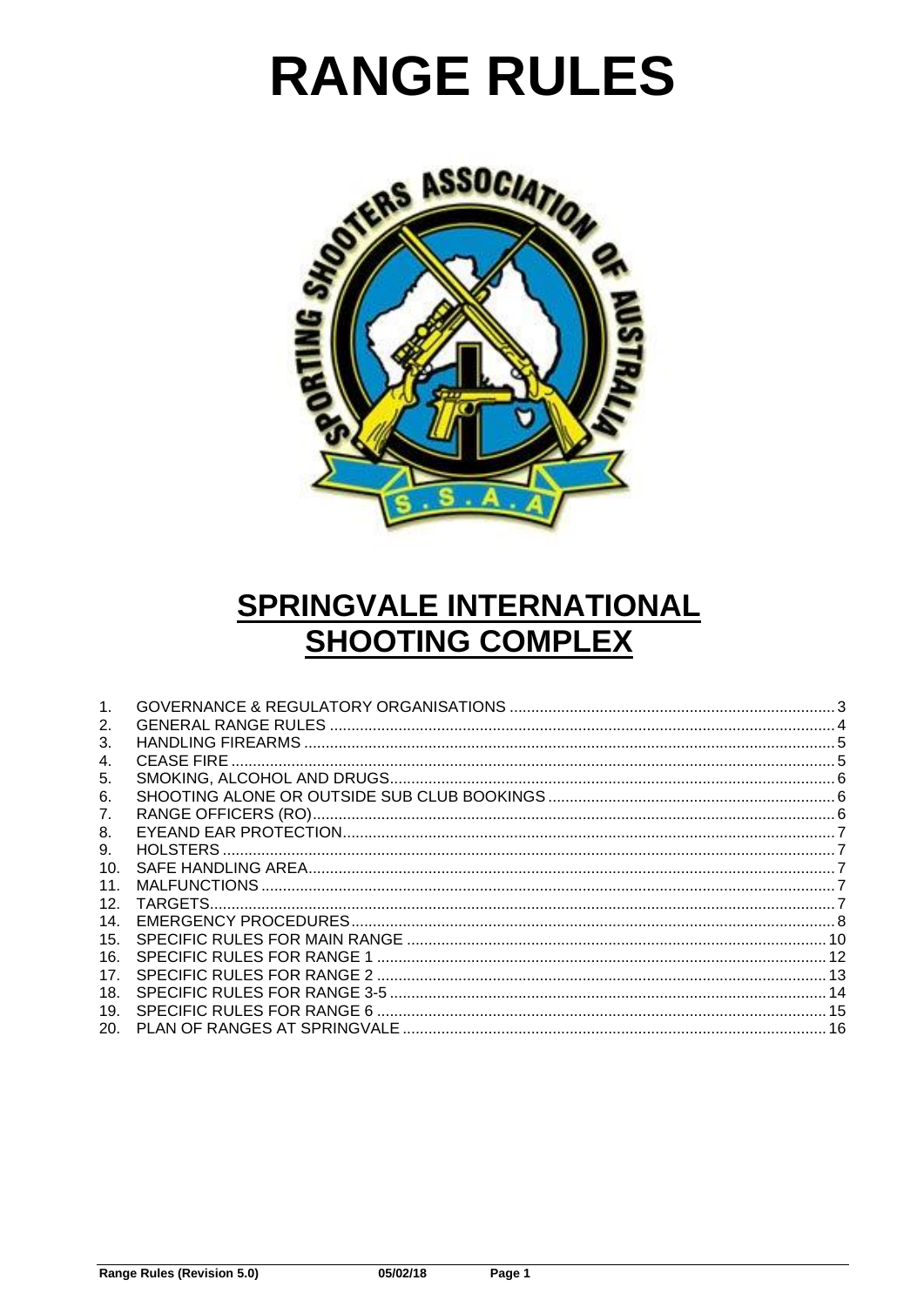### **To ensure safety of all users of the range, everyone must observe the strictest safety precautions at all times.**

To achieve this end

- **THE RANGE OFFICER MUST BE OBEYED AT ALL TIMES;**
- **The following range rules must be observed and applied all times:**
	- o Any person breaking the rules governing the Springvale Range may be held personally liable for any damage or injury to person or property which may result there from and may be subject to disciplinary action by the Sporting Shooters Association of Australia (Victoria).

# **The rules in this document are for your safety.**

Please observe them carefully and make sure that everyone adheres to them.

Discuss any problems you may have with the Range Manager, Chief Range Officer or on-duty Range officer. The Range Manager may vary these rules to accommodate special circumstances provided such variations do not compromise safety or range integrity.

No shooting may be conducted on a SSAA Victoria Range unless a currently qualified range officer (per section 7) is present and has given the appropriate command to commence firing. The range officer must be immediately identifiable to persons on the range, preferably by a range officer's jacket or similar.

### **Range discipline requires the full involvement and co-operation of every person on the range.**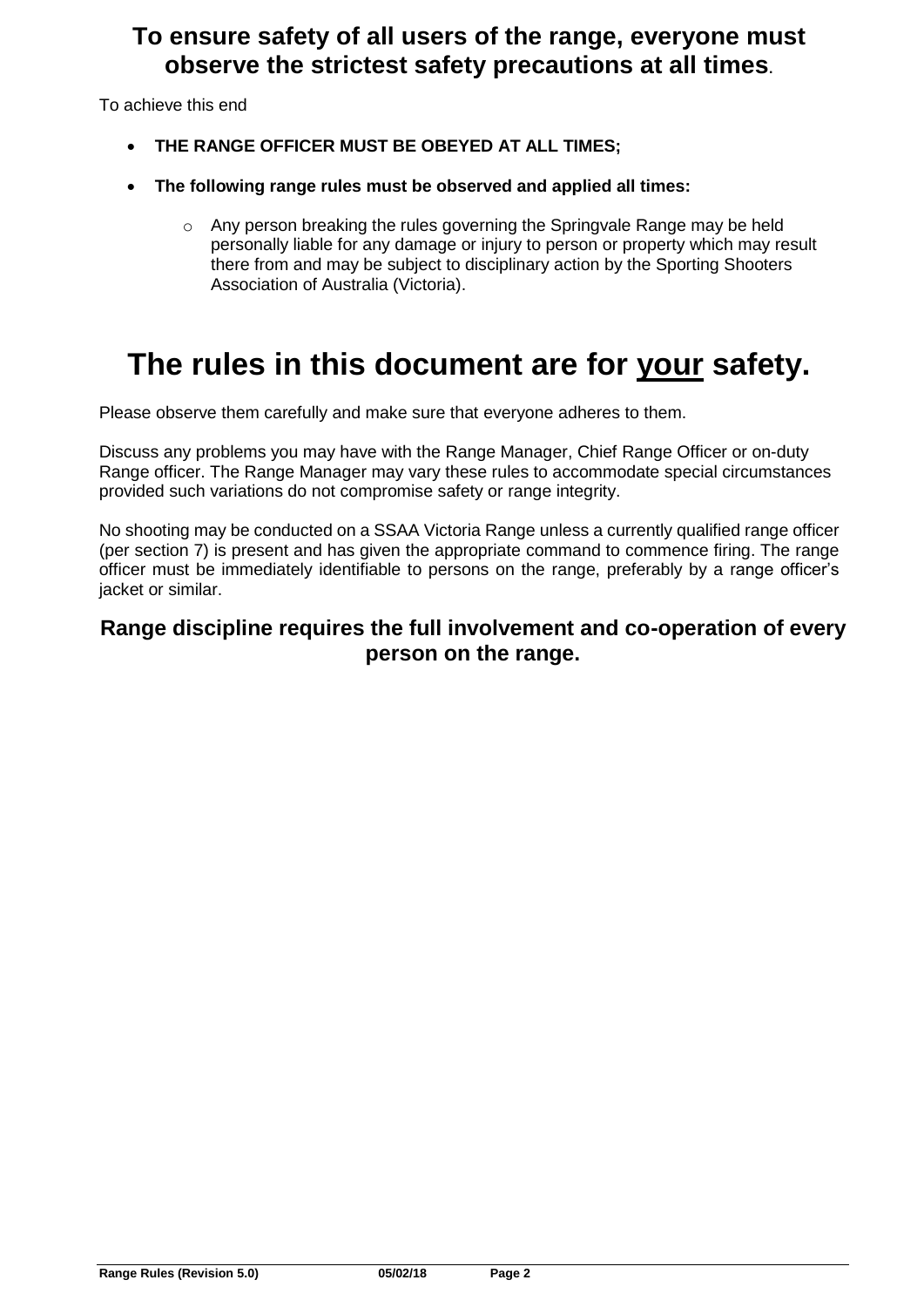#### <span id="page-2-0"></span>**1. GOVERNANCE & REGULATORY ORGANISATIONS**

The following regulations must be observed at all times unless the SSAA Victoria and/or Range Manager notifies of changes to rules under certain conditions that may arise:

#### **1.1 SSAA VICTORIA RANGE ENQUIRIES and ADMINISTRATION:**

The Springvale Range at Springvale is managed by the Facilities Manager employed by SSAA Victoria. The daily operations of the range are overseen by the Assistant Range Manager who is based at the range during operating times.

| Range address:                | 714-716 Princes Hwy<br>Springvale, Victoria 3171 |                                                                                                                                |  |  |
|-------------------------------|--------------------------------------------------|--------------------------------------------------------------------------------------------------------------------------------|--|--|
| Operating hours:              | Monday - Friday<br>Saturday<br>Sunday            | $-5.00$ pm $-9.00$ pm<br>$-10.00am - 6.00pm$<br>$-10.00am - 5.00pm$                                                            |  |  |
|                               | Easter<br><b>ANZAC Day</b>                       | Refer to SSAA Victoria website for range closures for the following public holidays:<br>Christmas and New Year holiday period. |  |  |
| Phone:<br>Email:              | 03 9547 0007                                     | springvale@ssaavic.com.au                                                                                                      |  |  |
| <b>SSAA Victoria Offices:</b> |                                                  | Unit 3 / 26 Ellingworth Parade<br>Box Hill, Victoria 3128                                                                      |  |  |

#### **1.2 VICTORIA POLICE - LICENSING AND REGULATION DIVISION**

These Range Rules have been complied in consultants with the Victoria Police – Licensing and Regulation Division (LRD) to ensure that all sections of the Springvale Range comply with all Victoria Police regulations and standards.

Phone: 03 8892 2777

Email: state\_office@ssaavic.com.au

Rules for each range are determined by the regulations stipulated in the Victorian Police Range Standards. These standards are controlled and enforced by LRD. Any modifications to the ranges or alternate uses must be approved by LRD through the SSAA Victoria offices.

See attachment B for LRD range approval.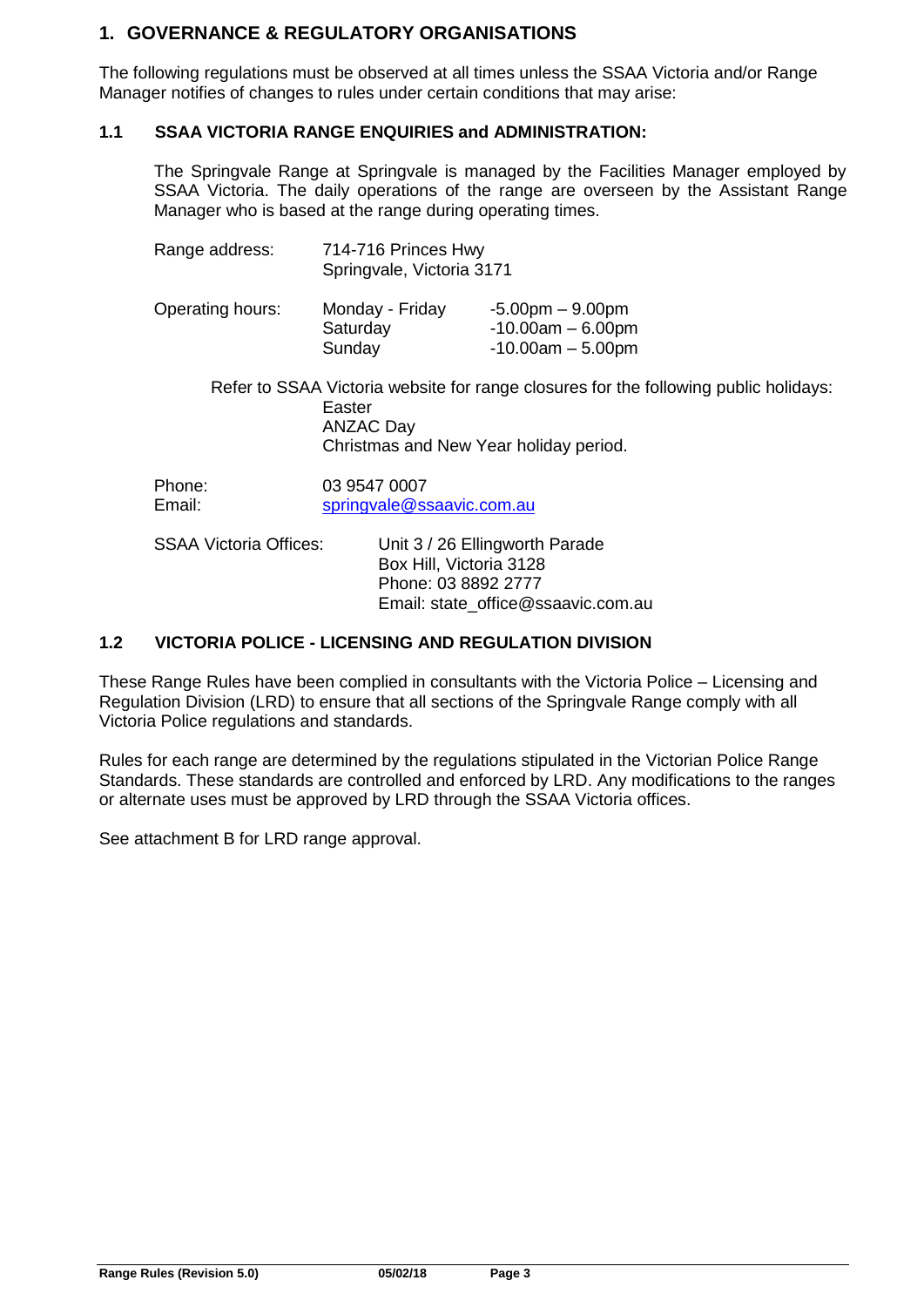#### <span id="page-3-0"></span>**2. GENERAL RANGE RULES (TO BE READ IN CONJUNCTION WITH RULES SPECIFIC TO EACH RANGE)**

- 2.1. Only legally owned firearms may be used on the premises. Owners must ensure that all firearms used on the range in a serviceable condition. The on-duty range officers have the authority to stop the use of any firearm they believe is not safe.
- 2.2. The Range Manager and the on-duty range officers have the discretion to limit the use of firearms.
- 2.3. No person may proceed beyond the range office until their name is recorded on the daily attendance sheet or had their membership card scanned at the range office.
- 2.4. By recording their name in the range register, members and public visitors certify that they are not "Prohibited Persons" under the Firearms Act and are covered by insurance.
- 2.5. Enclosed footwear must be worn on the range (in front of the yellow control line on each range). Thongs and sandals are not permitted on the firing line. Excessively open neck tops are not permitted on the firing line (including singlets).
- 2.6. Ranges 1-5 are accessible only to members of the SSAA Victoria Springvale subclubs, visitors attending SSAA Victoria group event or visitors who have obtained express permission from the range office and/or Range Manager.
- 2.7. Scheduled activities have priority on ranges and club firearm usage.
- 2.8. All safety or Range Rule violations must be reported to the range officer.
- 2.9. Unlicensed shooters may only shoot under instruction of a licensed shooter.
- 2.10. A 'Notification of Receiving Instruction" form MUST be filled in before an unlicensed person commences shooting (pistol only).
- 2.11. A red flag must be flown when the range is open and removed at the close of the range each day.
- 2.12. Sub-clubs are responsible for the actions of their members during their allocated times on each range. Currently qualified SSAA Victoria or recognised range officers as per 7.7 must be present on each range that is booked by the sub-club.
- 2.13. On completion of a shoot, all empty shells & targets are to be removed and disposed of in the appropriate receptacles**.**
- 2.14. Chrono graphing is permitted with the permission of the on-duty range officer or Range Manager.
- 2.15. The range office and strongroom are "**out of bounds**" to all but authorised personnel.
- 2.16. Members and guests are welcome to use the clubhouse but are at all times responsible for their behaviour.
- 2.17. Inappropriate or antisocial behaviour will not be tolerated and the offending person(s) will be asked to leave the range.
- 2.18. If a firearm is found on the range and is not in the immediate control of a licenced shooter the following procedure must be followed:
	- 2.18.1. Firearm is not to be handled unless it is not in a safe position.
	- 2.18.2. Identify the owner of the firearm.
	- 2.18.3. If the owner is on the range, have the firearm removed from the range by the owner or place in a position, according to the range, rules so under the control of the licenced shooter.
	- 2.18.4. If the owner is not on the range but is known, contact the owner to arrange appropriate collection. Firearm to be appropriately secured until collected.
	- 2.18.5. If the owner cannot be determined, Victoria Police to be contacted and asked to collect firearm. If firearm cannot be collected, instructions from the Victoria Police are to be followed as to the transportation of the firearm to a secure location. Do not handle the firearm unless instructed to do so be Victoria Police.
- 2.19. Carbine kits are prohibited on all ranges.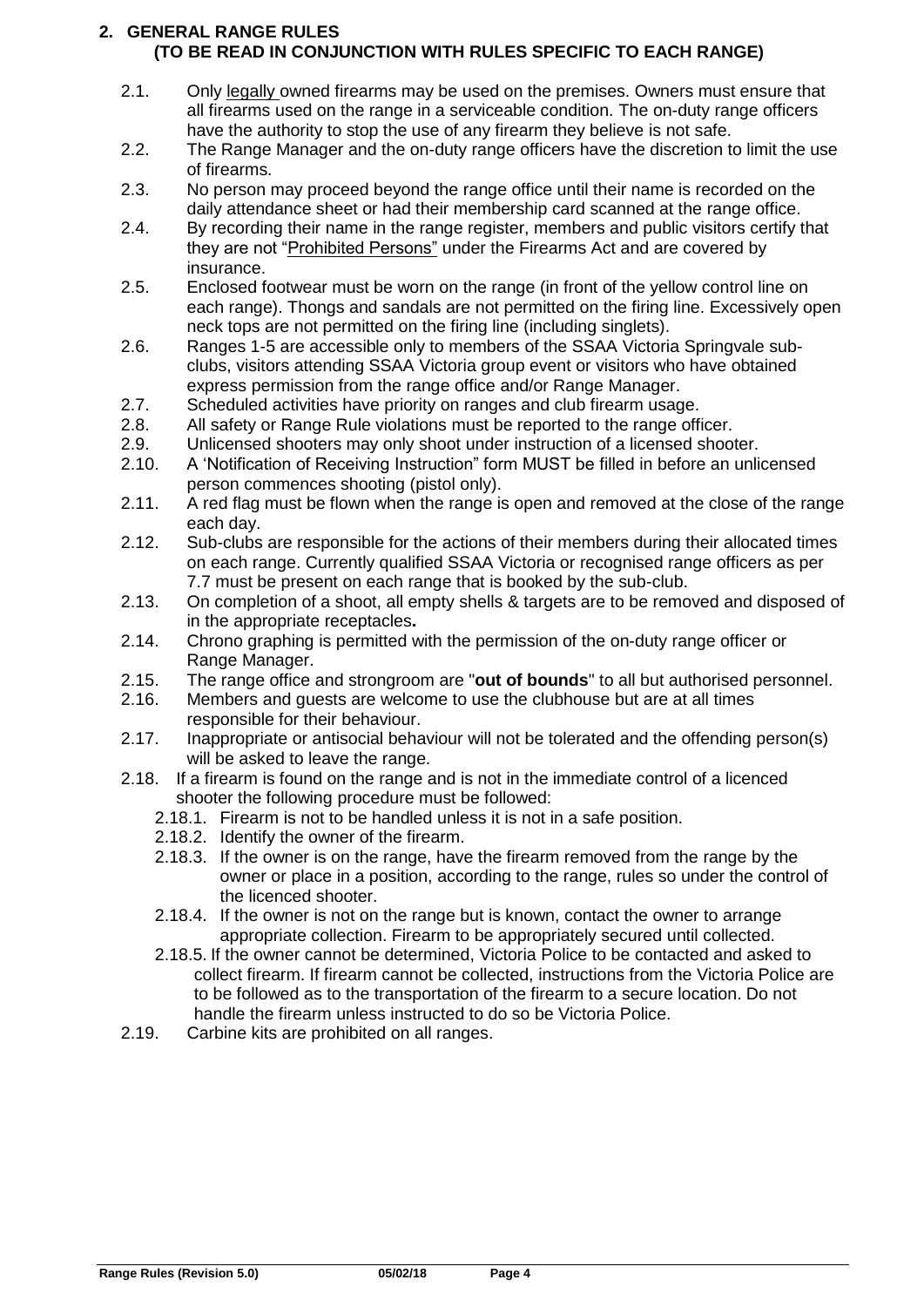#### <span id="page-4-0"></span>**3. HANDLING FIREARMS**

- 3.1. Firearms to be loaded ONLY on the firing line.<br>3.2. **Always** point the firearm in a safe direction  $-$  c
- Always point the firearm in a safe direction down range if at the firing line, vertically upright, holstered or pointing at the ground for shotguns - whilst in transit around the range.
- 3.3. No shooter is to occupy a place at the firing line, or handle firearms in the range area, before they have attended the range office and have permission from the on-duty range officer.
- 3.4. No person under the age of twelve may handle a firearm. Persons between 12 and 18 years are required to have parental or guardian's permission to shoot on the range and must be under the supervision of an adult licensed shooter or on-duty range officer.
- 3.5. **No person** is to load a firearm until the "**commence fire"** or **"range open**" command or similar has been given and will then do so only when in a safe position at the firing line and about to fire. Safety lights signal **RED** when the range is live and **GREEN** during a cease fire.
- 3.6. Whilst loading and when loaded, the firearm **must** be kept pointed at the stop butt, down range or a safe direction as dictated by the on-duty range officer.
- 3.7. **No firearm** is to be loaded or discharged unless it is held in such a position that there is a physical barrier (stop butt, baffle, etc.) preventing any accidental shot escaping from the range.
- 3.8. No persons are permitted to shoot at anything other than their own authorised targets.
- 3.9. Shooting at any wildlife is not permitted and any breaches will be reported.
- 3.10. No firing shall be conducted that directs fire at rocks, side walls, berms or baffles.<br>3.11. Firearms are to be cleared by the on-duty range officer before they are removed from
- Firearms are to be cleared by the on-duty range officer before they are removed from the firing line.
- 3.12. Firearms are permitted to be brought into the clubhouse but must be secured in their appropriate bag or case.
- 3.13. Firearms may not be handled in the clubhouse without the express permission of the Range Manager and only then under exceptional circumstances.
- 3.14. It is the responsibility of owners of firearm(s) to ensure that they secure their firearms at all times. Unattended firearms or those not under the control of a licensed shooter will be removed from the location and secured until claimed by the owner.
- 3.15. Unlicensed persons are not permitted to remove live ammunition from the firing line and range.
- 3.16. No person, other than the on-duty range officer may handle any firearm belonging to another shooter without the express permission of that shooter.

#### <span id="page-4-1"></span>**4. CEASE FIRE**

- 4.1. During ceasefires and other shooting breaks, all firearms on benches and the ground at the firing line must be unloaded, actions open and have a **visible EMPTY CHAMBER INDICATOR (flag)** inserted. Detachable magazines are to be removed and emptied.
- 4.2. Emergency "cease fire", "cease fire", "cease fire" is called, all shooting stops immediately, firearms unloaded and made safe as per 4.1.
- 4.3. On the order "cease fire", unload, open all actions, remove all detachable magazines" or similar commands from the on-duty RO, shooting must stop and all firearms made safe as in rule 4.1.The shooter must move back from the firing line and stand behind the yellow control lines on the floor or at an appropriate distance from the firing line as deemed by the on-duty range officer.
- 4.4. No shooter, without the on-duty range officers' permission, is to approach or handle a firearm at the firing line during a "cease fire" period. All shooters are to remain behind the yellow control lines or area identified by the on-duty range officer until the "commence fire" instruction is given.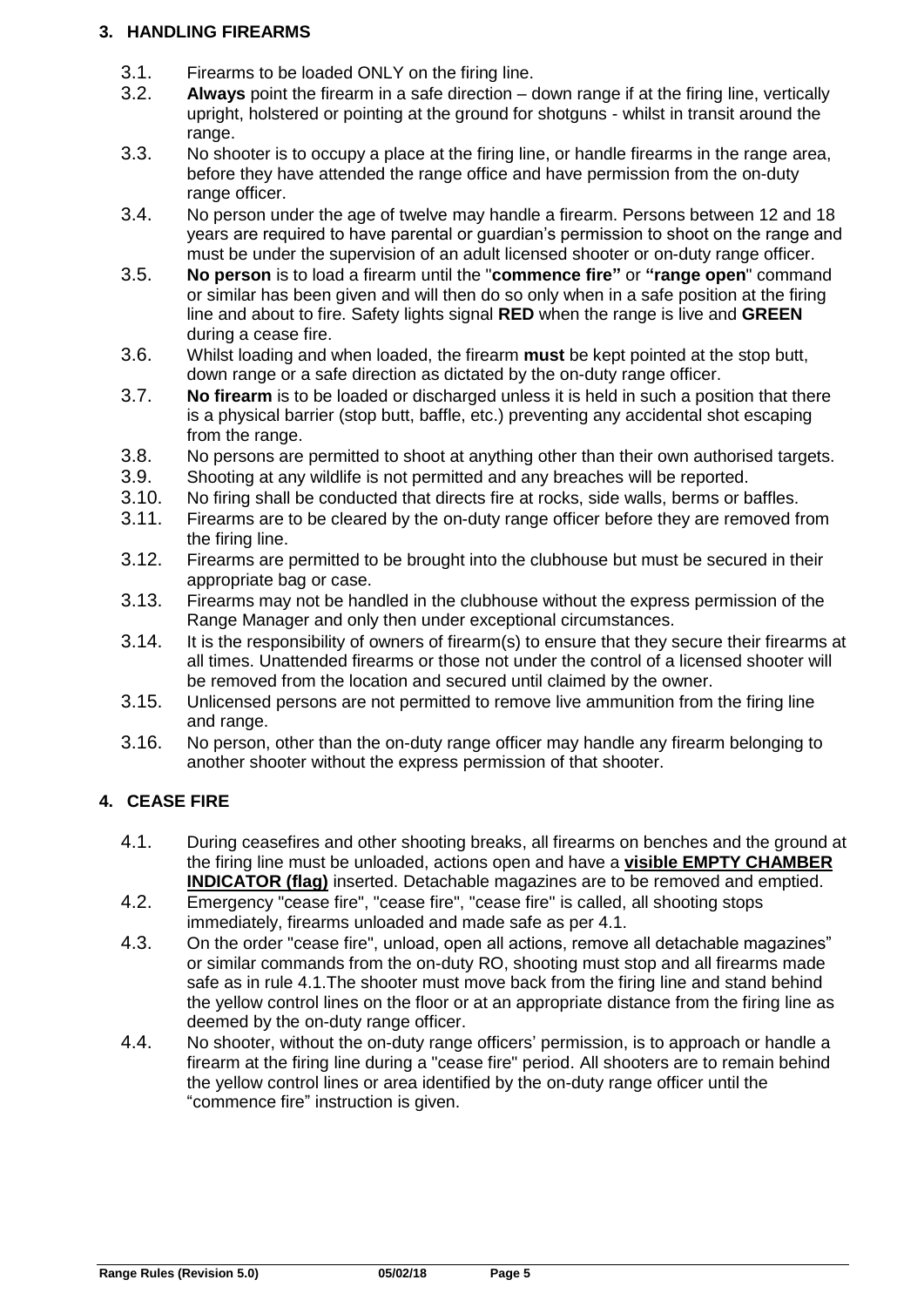#### <span id="page-5-0"></span>**5. SMOKING, ALCOHOL AND DRUGS**

- 5.1. **Alcohol and Drugs:** It is SSAA Victoria policy that no shooter who is under the influence of alcohol and/or drugs will be permitted to shoot at the range. Shooters who appear to the on-duty range officer to be thus affected will be not be permitted on the range.
- 5.2. No alcohol may be introduced to the range by members or guests as it is in breach of the range Liquor Licence.
- 5.3. No alcohol is permitted outside the Clubhouses whilst the range is open for shooting and then (at the cessation of shooting) only in areas defined in the Liquor Licence.
- 5.4. Smoking is **not permitted** on the firing line. Refer to the on-duty range officer if you require assistance.

#### <span id="page-5-1"></span>**6. SHOOTING ALONE OR OUTSIDE SUB CLUB BOOKINGS**

- 6.1. SSAA Victoria members may use ranges outside of sub-club booked times under the following conditions:
	- 6.1.1. The member must seek permission from the Range Manager or range office to use the range.
	- 6.1.2. If the member is on the range with no other shooters, (alone) they must have a current SSAA Victoria Range officer accreditation (section 7.7) plus endorsement from their Springvale sub-club or by approval of the Range Manager.
	- 6.1.3. If a shooter is instructing an unlicensed shooter(s), the licensed shooter must have a current SSAA Victoria range officer (section 7.7) plus endorsement from their Springvale sub-club or by approval of the Range Manager.
	- 6.1.4. If there are 2 or more licensed shooters on a range, at least one shooter must be a range officer and not be shooting at the same time. The individual that is nominated as range officer must be a currently qualified SSAA Victoria range officer (section 7.7) plus endorsement from their Springvale sub-club or by approval of the Range Manager.

#### <span id="page-5-2"></span>**7. RANGE OFFICERS (RO)**

- 7.1. Range officers must carry their range officer accreditation with them at all times when on-duty as a range officer and/or sub-club range officer accreditation if applicable. They must produce their accreditation(s) on request by the Range Manager or senior SSAA Victoria range officer on-duty at the range.
- 7.2. The RO:
	- 7.2.1. Has absolute authority in respect to safety issues both on and behind the firing line.
	- 7.2.2. Has the authority to caution shooters who he/she believes are acting in an unsafe manner.
	- 7.2.3. May order individuals from the range if he/she believes it is necessary to do so in order to ensure the safety of other range users or spectators.
- 7.3. The ROs' decisions in these matters of safety are to be obeyed immediately and without argument.
- 7.4. No person shall refuse to obey the instruction of the RO or interfere in any way with the RO in the execution of his/her duties. Any dispute between range users and an RO is to be resolved as per the procedures below and is not to be the subject of debate at the range. The aggrieved party is to obey the ROs instruction in the first instance and follow up any complaint later.
- 7.5. All disputes between the RO and others are to be referred to the Range Manager.
- 7.6. SSAA Victoria may take disciplinary actions against any members or visitors who disobey, argue with or interfere with the on-duty RO.
- 7.7. SSAA Victoria recognises the following RO qualifications as equivalents for SSAA Victoria RO accreditations: VAPA, IPSC, SASA. For organised security or law enforcement training, SSAA Victoria recognises firearms safety instructor qualification.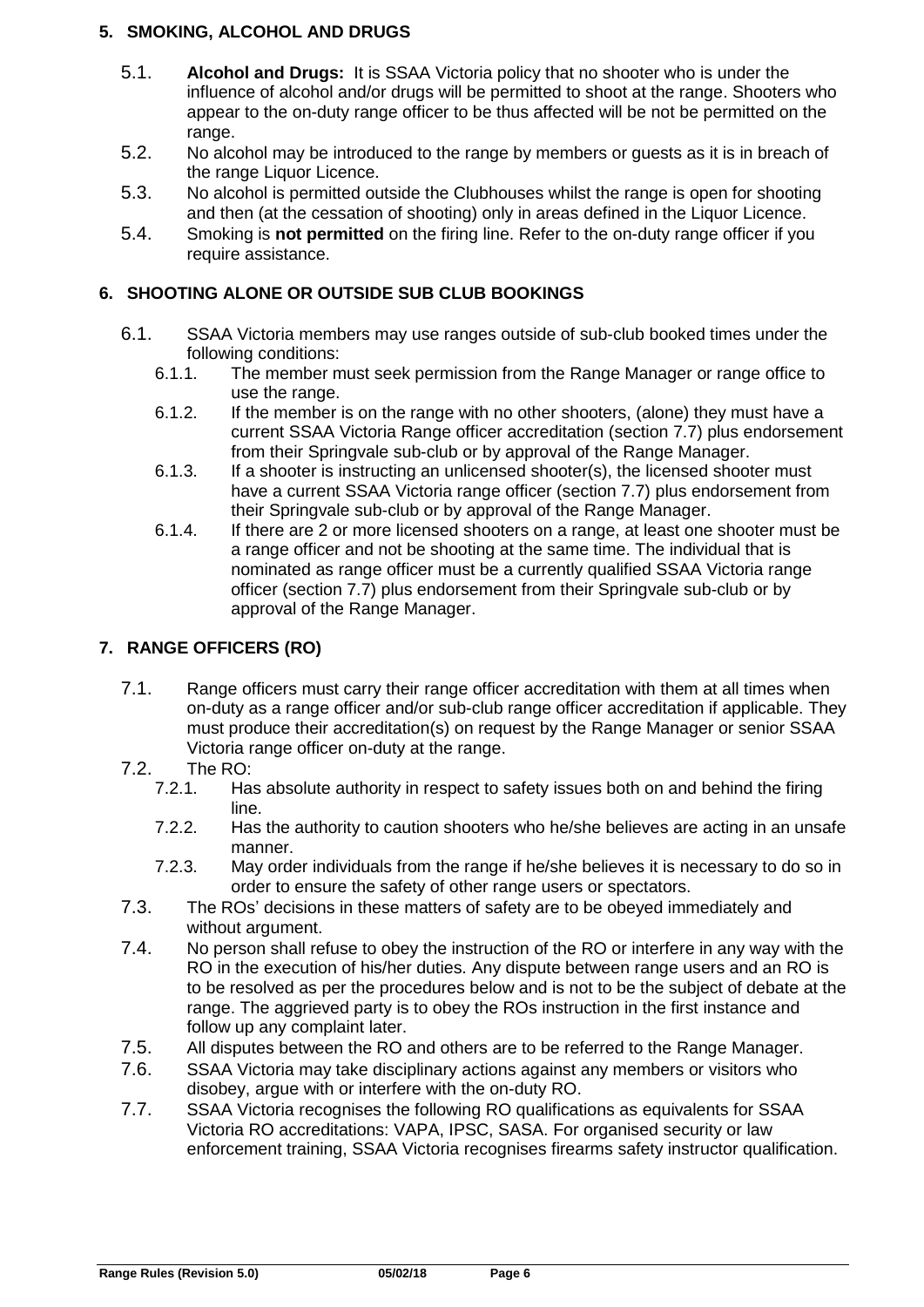#### <span id="page-6-0"></span>**8. EYEAND EAR PROTECTION**

- 8.1. Ear protection (ear plugs or earmuffs) is mandatory on all ranges. It is recommended that ear protection of minimum standard class 4 be worn by all shooters.
- 8.2. Eye protection is recommended for any person using a firearm.
- 8.3. Eye protection is mandatory for all juniors (under 18 years old).
- 8.4. Ear and eye protection must be worn by spectators on the firing line and immediately behind the firing line of a range in accordance to rules 8.1-8.3.

#### <span id="page-6-1"></span>**9. HOLSTERS**

- 9.1. Only HOLSTER QUALIFIED MEMBERS may draw and fire loaded firearms from the holster (with the on-duty ROs permission) unless under the direct supervision of a trainer. Proof of such qualification must be produced if required by the on-duty range officer.
- 9.2. Firearms may be loaded and holstered during the course of a competition. At all other times firearms must be unloaded and cleared before being holstered.
- 9.3. Firearms must not be withdrawn from the holster unless on the firing line or in a safe handling or staging area.
- 9.4. Holstered firearms are permitted to be worn on the public walkways of the range but must be cleared and visibly 'safe' (magazines removed in semi-automatics) and be secured with a safety strap (or similar device) when moving between ranges. All magazines must be unloaded when walking in these areas.
- 9.5. Holstered firearms are not permitted in the clubhouse unless approved by the Range Manager for exceptional circumstances.

#### <span id="page-6-2"></span>**10. SAFE HANDLING AREA**

- 10.1. No ammunition is to be taken into a designated safe handling area.
- 10.2. Other than the firing line, designated safe areas are the only areas in which firearms are to be handled unless approved by the relevant sub-club or Range Manager.
- 10.3. Firearms must be cleared prior to being moved to the safe handling area.

#### <span id="page-6-3"></span>**11. MALFUNCTIONS**

- 11.1. Firearms malfunctions must be immediately reported to the on-duty range officer.
- 11.2. For stuck live rounds refer to the SSAA Victoria Policy Attachment A

#### <span id="page-6-4"></span>**12. TARGETS**

- 12.1. Only **approved targets** are to be used on the range (the Range Manager or on-duty range officer may approve the use of a non-standard target).
- 12.2. All targets are to be mounted directly in front of the shooter and all firing is to be conducted from an approved firing point at 90 degrees to the firing line, except where allowed under discipline-special competition rules.
- 12.3. Excessively high or low shots that are outside the 'cone of fire' along with cross-range fire are not permitted.
- 12.4. No steel targets may be used on the Springvale Range unless contained in a bullet trap or of a design approved by the Range Manager.
- 12.5. All target mounting frames / stands shall be of soft material such as pine or plastic. If frames are of steel construction, material must be placed at the front of the frames to stop direct contact with the steel by projectiles.
- 12.6. Any shooting at target frames, frame supports or other range fixtures is prohibited.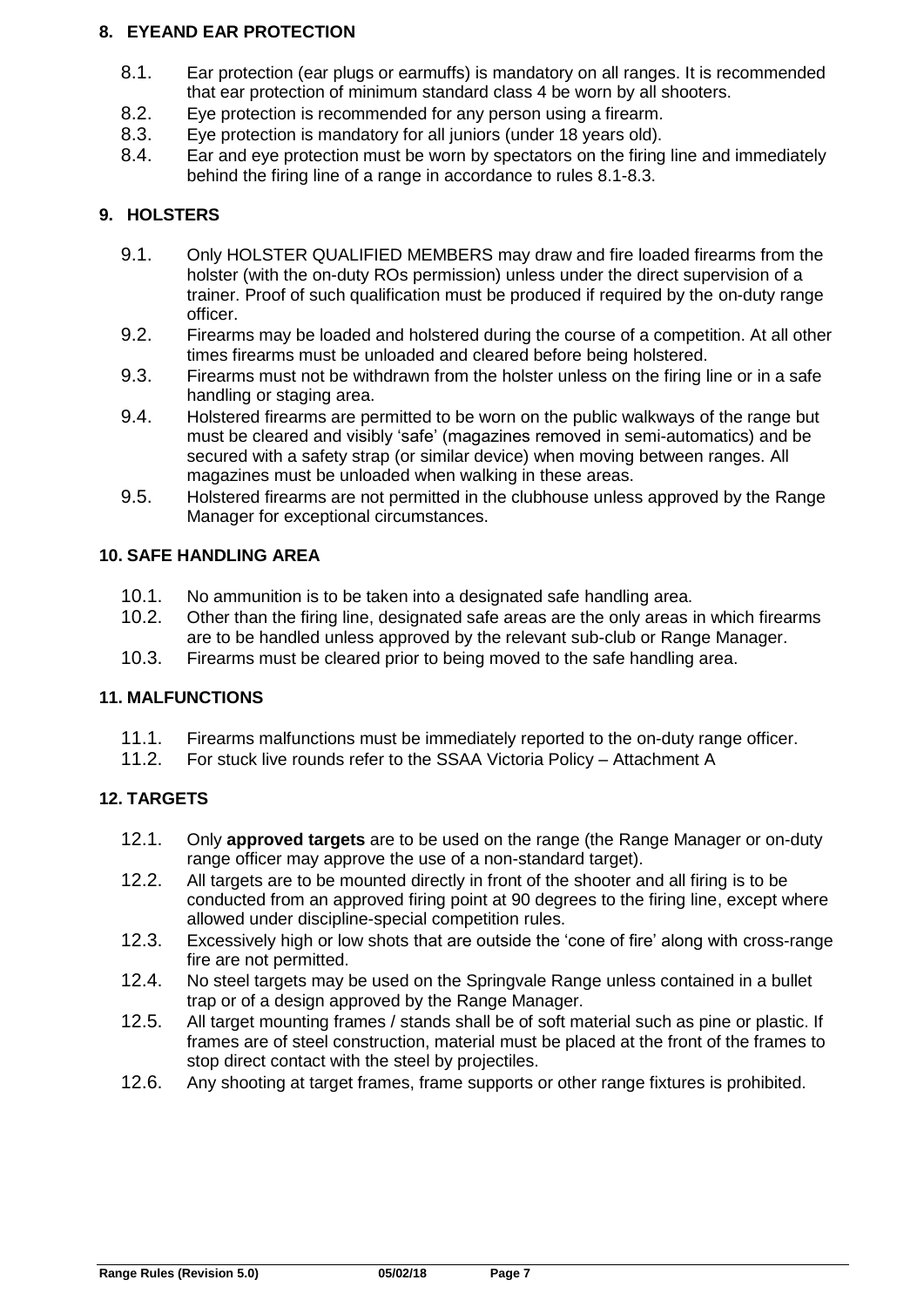#### **13. AMMUNITION**

#### 13.1. **Rimfire**

- 13.1.1. Only rifles using  $22$  rimfire short, long or long rifle ammunition are permitted on the Springvale Range. This rule does not prohibit the use of air rifles or air pistols, but **DOES NOT PERMIT** the use of **22 Rimfire Magnum** ammunition and **17HMR Rimfire** ammunition or its other derivative forms.
- 13.1.2. **HIGH VELOCITY 22 RF LR** ammunition exceeding 1400fps is **NOT** to be used on the range on Sundays or any evening after  $8.00$ pm except with the express permission of the Range Manager or on-duty range officer.

#### 13.2. **Centrefire Pistol**

- 13.2.1. All centrefire projectiles must be either lead or semi jacketed (jacketed soft nose or jacketed hollow point). **Fully jacketed projectiles are prohibited at all times on all ranges**
- 13.2.2. No ammunition with power factor in excess of 180,000 is to be used on the ranges:

Centrefire ammunition must be of a power factor of180,000 or less as defined in the range specific rules and will be calculated by the formula;  **Velocity (in feet per second) x Weight of projectile (in grains)** 

 (e.g. 180 grain projectile at 1000 FPS =180,000 power factor) Care must be taken that high velocity or magnum type rounds must not exceed 180,000 power factor.

13.2.3. Unlicensed pistol shooters are not permitted to collect ammunition from the range office. On duty range officers must collect on behalf of the shooter and take to the range in use.

#### 13.3. **Shotgun**

13.3.1. Shotguns loaded with "Stagecoach Loads" of #6 - #9 shot may only be used during a club sponsored event or competition where ammunition will be supplied by the club hosting the event, except with the express permission of the Range Manager.

#### <span id="page-7-0"></span>**14. EMERGENCY PROCEDURES**

In the event of a serious accident/incident, the on-duty range officer is to immediately take action to prevent any further incident; close the range and clear all firearms on the firing line as soon as practical to do so. The on-duty range officer or range attendant is to ensure that First Aid is administered where appropriate.

If the accident requires urgent medical, police or MFB intervention, the range attendant is to contact the emergency services as soon as possible. He/she may delegate this task to another person if required.

#### **The contact number for urgent emergency services and assistance is 000.**

The following SSAA Victoria staff members must be called if any emergency service is contacted. These calls are to be made after 000 has been contacted.

#### **SSAA Victoria Assistant Range Manager - 0415 924 445**

#### **SSAA Victoria Facilities Manager - 0407 657 028**

The on-duty range officer is to take the names and addresses of those involved in, or witnessing any accident/incident in order to meet the reporting requirements. It is particularly important if the accident involves the misuse or accidental use of a firearm.

The range is to be closed until the emergency services have cleared the area and controlled the situation. It is to remain closed until declared safe by the appropriate authorities.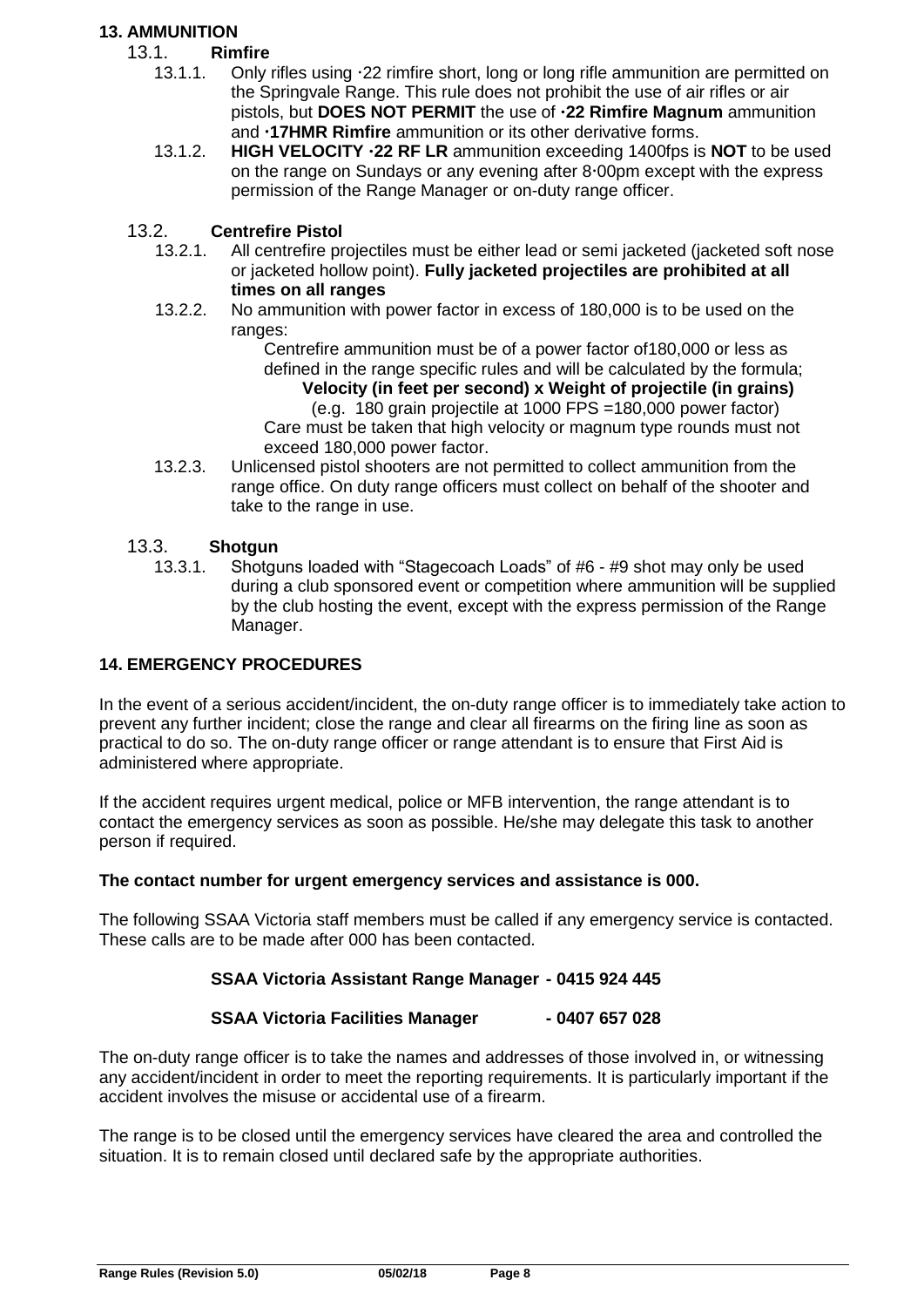#### **ACCIDENT/INCIDENT REPORTING**

The on-duty range officers are responsible for the reporting of any incidents on the range involving personal injury or property damage. In accordance with SSAA Victoria policy, such reports are to be compiled on the proforma sheets available at the range office. The completed sheets are to be handed to the range attendant to be submitted to State Office.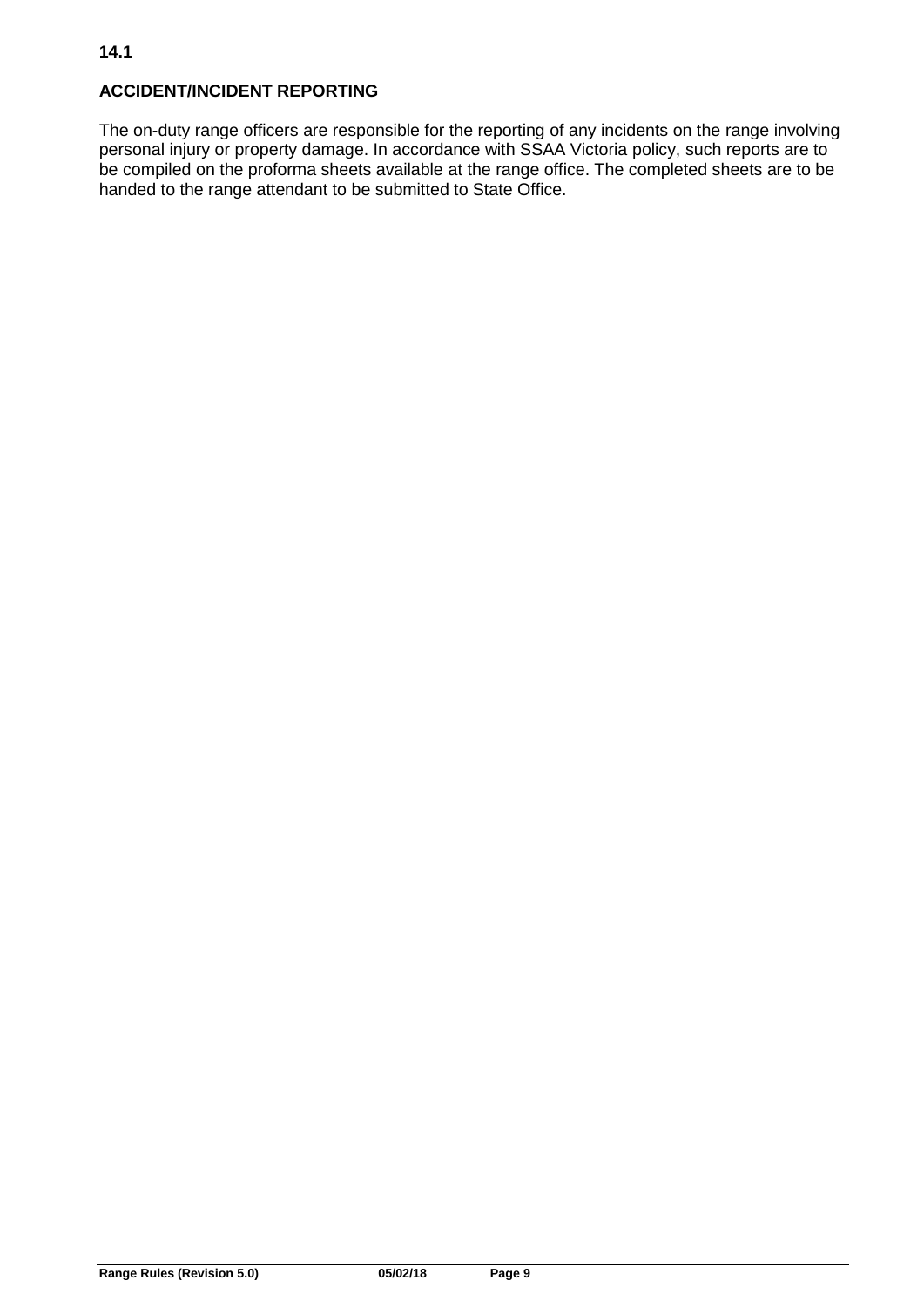#### <span id="page-9-0"></span>**All shooting on Main Range must be under the control of a currently qualified SSAA Victoria range officer (RO)**

- 15.1. All shooters must report to the on-duty RO on arrival, after registering at the office.
- 15.2. All RO commands and instructions in accordance with the Springvale Range Rules must be obeyed.
- 15.3. Unlicensed shooters may only shoot from the prone position under instruction of a licensed shooter or an on-duty RO.
- 15.4. Licensed shooters may shoot from the prone position, booths and benches.<br>15.5. Firearms being carried into or on the range must be visible, in a safe condition
- Firearms being carried into or on the range must be visible, in a safe condition; (action open, magazine removed) and the muzzle pointed vertically upwards unless they are in a case.
- 15.6. Firearms must only be taken out of bags or cases at the firing line only and be pointing down range at all times.
- 15.7. Use of Company firearms (Rifles):<br>15.7.1. is restricted to members of th
	- is restricted to members of the Association and visitors for use on the range only;
		- 15.7.1.1. If the user is a junior (between the ages of 12 and 18) with or without a junior shooters permit, is only acceptable where the parent, guardian or instructor is the holder of a current shooters licence as required under the Victorian State Legislation.
	- 15.7.2. requires the shooter to leave identification in the custody of the range attendant or on-duty RO whilst they use the Company firearm.
	- 15.7.3. All malfunctions must be reported to the on-duty RO and no attempt is to be made to clear stuck live rounds.
	-
- 15.7.4. Adjustments to firearms is prohibited.<br>15.8. No shooter is to fire shots at a rate faster th No shooter is to fire shots at a rate faster than once every three seconds except with the permission of the on-duty RO or for discipline-specific rapid fire competitions.
- 15.9. When firearms are not actually in use, the bolt or breech **must** be open, unloaded with all detachable magazines removed and empty chamber indicator (flag) inserted. Unloaded magazines may be left on the firing line adjacent to the firearm.
- 15.10. On the order "cease fire", shooting must stop and all firearms made safe as per rule 4. The shooter must move back from the firing line and stand behind the yellow control lines on the floor. Once all firearms have been cleared, on instruction from the on-duty RO, shooters may cross the yellow line to enter the range.
- 15.11. Handling of firearms or approaching a bench/mat is prohibited during a cease fire.
- 15.12. Targets are to be fixed only to the frames provided and placed in positions so that the supporting timber frames will not be damaged by shots.
- 15.13. Shooting at target frames, frame supports or other range fixtures is prohibited.
- 15.14. No steel targets may be used on the range unless contained within the bullet trap or of a design approved by Range Manager.
- 15.15. No firing shall be conducted that directs fire at the ground, baffles or the range side walls.
- 15.16. Firing at ranges LESS than total range distance is **strictly forbidden** unless target position, type and distance are authorised by the on-duty RO or Range Manager.
- 15.17. All shooting **must** be directly down range at 90 degrees to the firing line.
- 15.18. Shooting diagonally across the range is considered a breach of safety.
- 15.19. All Shooting shall be from behind the fixed red firing line under cover on the concrete hardstand.
- 15.20. **Under no circumstances** may any shooter fire at anything on the range other than an approved target placed IMMEDIATELY in front of the stop butt.
- 15.21. Used targets, cartons, cans etc. are to be placed in the receptacles provided and spent cases swept off the mats or from around the benches.
- 15.22. Use of booths:
	- 15.22.1. A shooter less than 170 cm (5' 7") in height who is firing from a booth must stand on a stable platform to raise their rifle to a safe height relative to the baffle in front of the booth.
	- 15.22.2. Only one shooter to be on the platform at a time. (Except when under instruction).
	- 15.22.3. Booths may be used for standing, sitting post and offhand shooting at fixed stationary targets.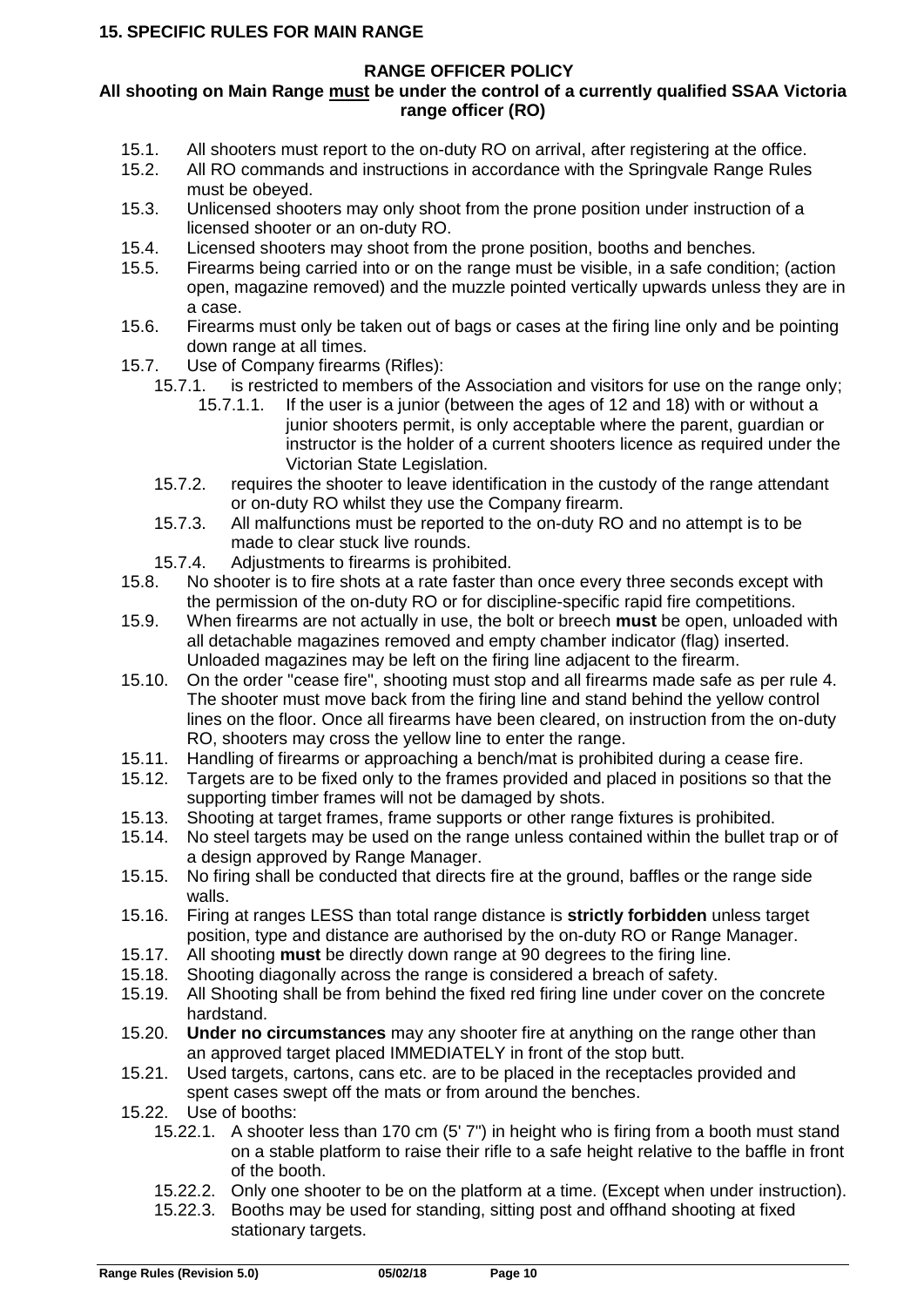- 15.22.4. Fixed stationary targets may only be attached to the frames in the target area.
- 15.22.5. Only one shooter to shoot at a time.
- 15.22.6. Offhand shooting must be performed with the shooter standing fully upright and rifle butt against the shoulder.
- 15.22.7. On completion of shoot, all booths to be swept &targets removed.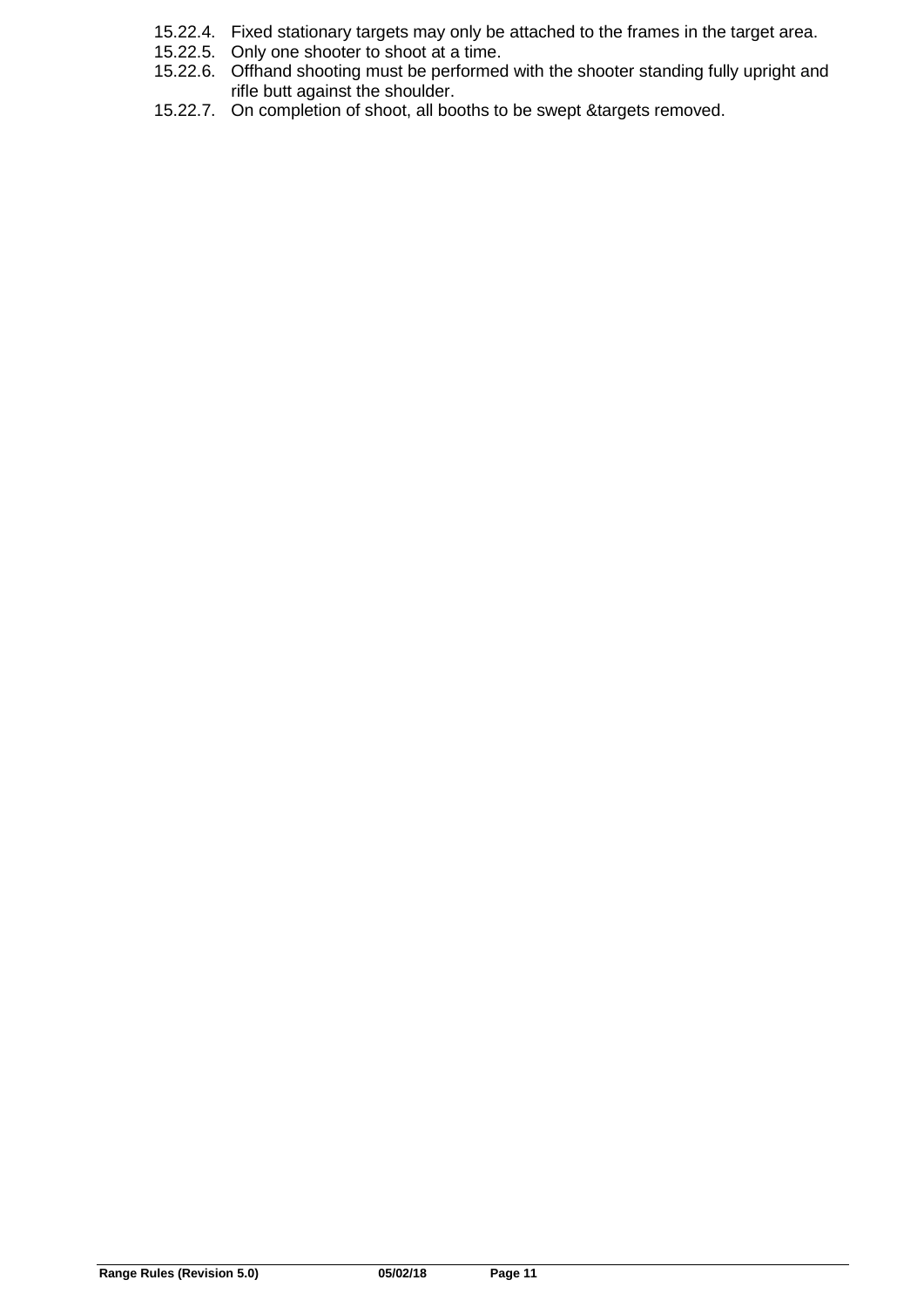#### <span id="page-11-0"></span>**All shooting on Range 1 must be under the control of a currently qualified SSAA Victoria range officer (RO) or recognised RO as per 7.7.**

- 16.1 All shooters must report to the on-duty RO on arrival, after registering at the office.<br>16.2 All RO commands and instructions in accordance with the Springvale Range Rules
- All RO commands and instructions in accordance with the Springvale Range Rules must be obeyed.
- 16.3 The on-duty RO must be notified prior to allowing visitors to shoot.
- 16.4 Public visitors must be accompanied by and are the responsibility of the inviting member and/or on-duty RO.
- 16.5 Public visitors (Non-licensed) can only shoot under the supervision of a licensed person and with the permission of the on-duty RO.
- 16.6 Eye and ear protection is required as per rule 8.<br>16.7 All shooting must be directed at 90 degrees to the
- All shooting must be directed at 90 degrees to the firing line unless competing in or practicing for rapid fire events when only three shooters may shoot at the one time from the designated positions and engage only the bank of 5 targets directly in front of them.
- 16.8 Only approved targets are to be used on the range (the Range Manager may approve the use of a non-standard target).
- 16.9 Excessively high or low shots that are outside the 'cone of fire' along with cross-range fire are not permitted.
- 16.10 Any shooting at target frames, frame supports or other range fixtures is prohibited.<br>16.11 No steel targets may be used on the range.
- No steel targets may be used on the range.
- 16.12 No firing shall be conducted that directs fire at the ground, baffles or the range side walls.
- 16.13 Firing at ranges LESS than the total range distance is strictly forbidden.
- 16.14 All Shooting shall be from behind the fixed red firing line under cover on the concrete hardstand.
- 16.15 No ammunition with power factor in excess of 180,000 is to be used on the range as per 13.2.
- 16.16 Firearms with compensators/muzzle breaks must be approved by the sub-club.
- 16.17 On completion of a shoot, all empty shells and used targets are to be placed into the appropriate receptacles.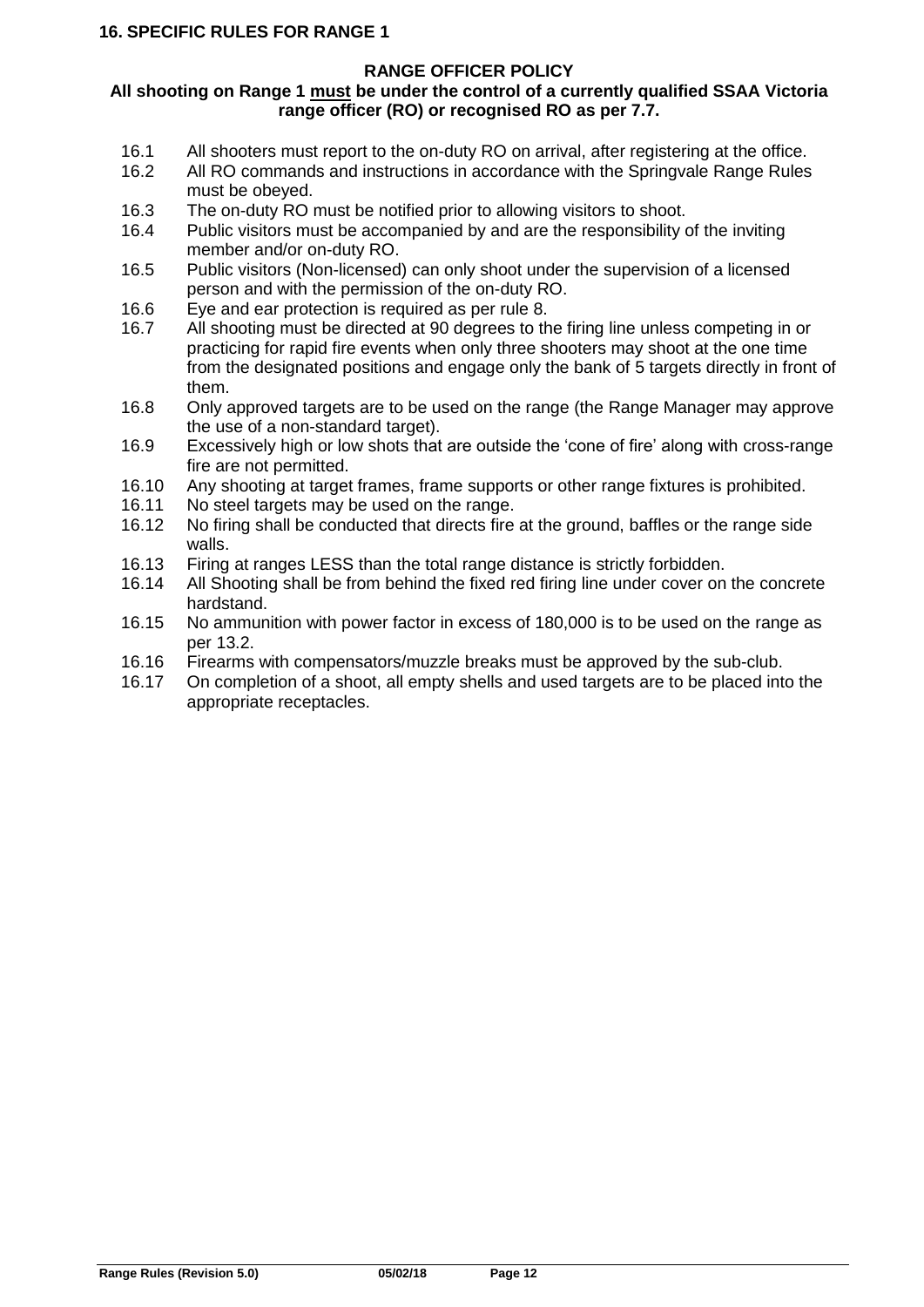#### <span id="page-12-0"></span>**All shooting on Range 2 must be under the control of a currently qualified SSAA Victoria range officer (RO) or recognised RO as per 7.7.**

- 17.1 All shooters must report to the on-duty RO on arrival, after registering at the office.
- 17.2 All RO commands and instructions in accordance with the Springvale Range Rules must be obeyed.
- 17.3 The on-duty RO must be notified prior to allowing visitors to shoot.<br>17.4 Public visitors must be accompanied by and are the responsibility of
- Public visitors must be accompanied by and are the responsibility of the inviting member and/or on-duty RO.
- 17.5 Public visitors (Non-licensed) can only shoot under the supervision of a licensed person and with the permission of the on-duty RO.
- 17.6 Eye protection is required as per rule 8.
- 17.7 Range 2 is for the use of air rifles and air pistols of .177 in calibre only with a muzzle velocity of less than 1200fps. If muzzle velocity exceeds 800fps, an aluminium backing plate must be used.
- 17.8 Targets must be placed at 10m only from the firing line.<br>17.9 All targets are to be mounted directly in front of the shoot
- All targets are to be mounted directly in front of the shooter and all firing to be conducted from an approved firing point at 90 degrees to the firing line.
- 17.10 Excessively high or low shots that are outside the 'cone of fire' along with cross-range fire are not permitted.
- 17.11 Any shooting at target frames, frame supports or other range fixtures is prohibited.<br>17.12 No firing shall be conducted that directs fire at the ground, roof, baffles or the range
- No firing shall be conducted that directs fire at the ground, roof, baffles or the range side walls.
- 17.13 No combination of firearm or projectile with grainage producing a power factor in excess of 15,000 is to be used on the range as per 13.2.
- 17.14 On completion of a shoot, all used targets to be place into the appropriate receptacles.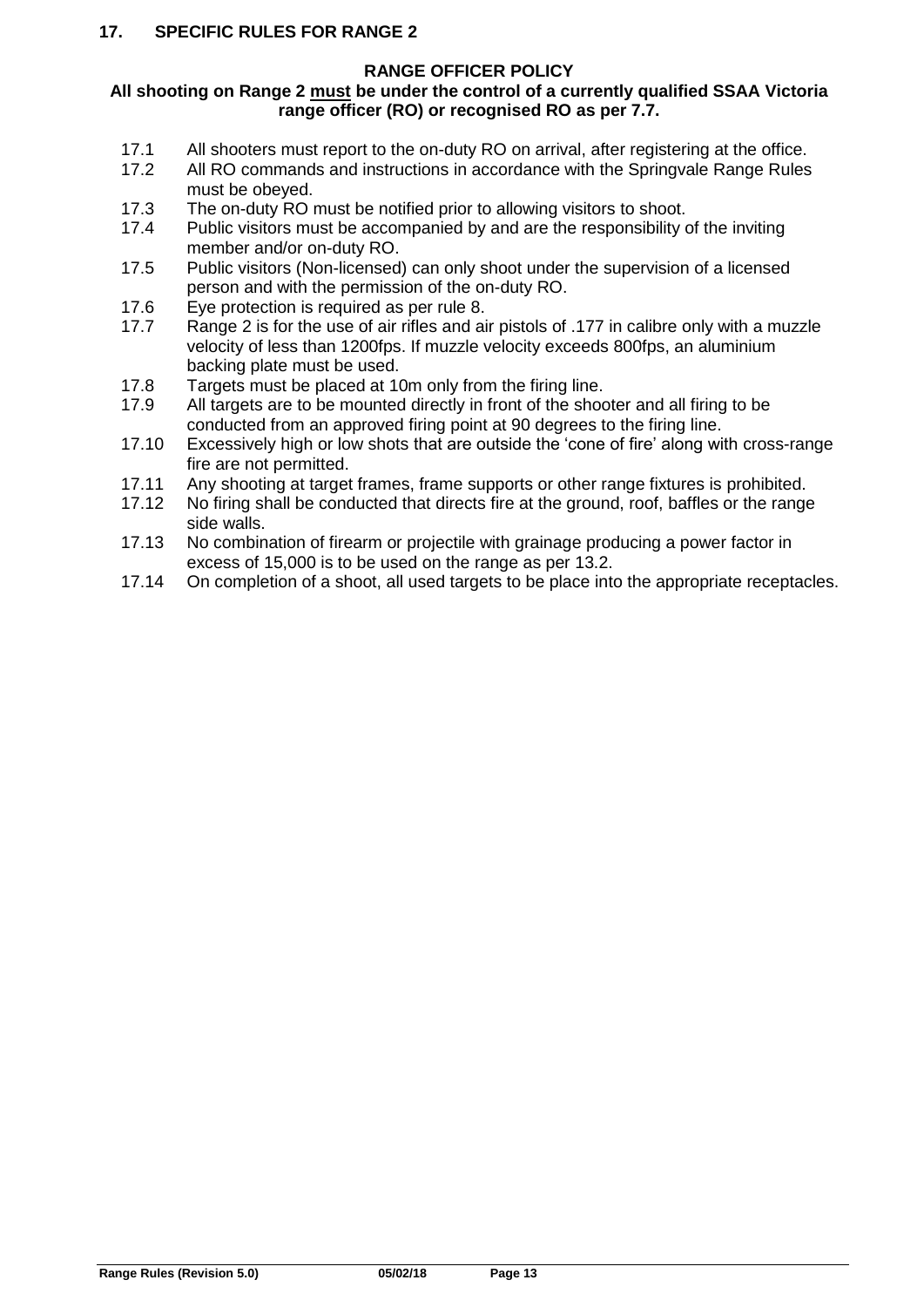#### <span id="page-13-0"></span>**18. SPECIFIC RULES FOR RANGE 3-5**

#### **RANGE OFFICER POLICY**

#### **All shooting on Ranges 3-5 must be under the control of a currently qualified SSAA Victoria range officer (RO) or recognised RO as per 7.7.**

- 18.2 All shooters must report to the on-duty RO on arrival, after registering at the office.
- 18.3 All RO commands and instructions in accordance with the Springvale Range Rules must be obeyed.
- 18.4 The on-duty RO must be notified prior to allowing visitors to shoot.<br>18.5 Public visitors must be accompanied by and are the responsibility of
- Public visitors must be accompanied by and are the responsibility of the inviting member and/or on-duty RO.
- 18.6 Public visitors (Non-licensed) can only shoot under the supervision of a licensed person and with the permission of the on-duty RO.
- 18.7 Eye and ear protection is required as per rule 8.
- 18.8 Shooting is permitted between 7 to 25 metres from the stop butt. Firing line to be determined by the on-duty RO.
- 18.9 No shooting is permitted at less than 7m from the stop butt.
- 18.10 Shotguns loaded with "Stagecoach Loads" of #6 #9 shot may only be used during a club sponsored event or competition where ammunition is supplied by the club hosting the event, except with the express permission of the Springvale Range Manager.
- 18.11 Rifles chambered with handgun ammunition may be used during a club sponsored event or competitions where ammunition is supplied by the club hosting the event, except with express permission of the Springvale Range Manager.
- 18.12 All shooting must be directed at 90 degrees to the firing line unless competing in an approved competition.
- 18.13 Targets are to be mounted directly in front of the shooter and all firing to be conducted from the firing line determined by the on-duty RO.
- 18.14 All targets must be in line with steel butt stop
- 18.15 Excessively high or low shots that are outside the 'cone of fire' along with cross-range fire are not permitted.
- 18.16 Any shooting at target frames, frame supports or other range fixtures is prohibited.
- 18.17 No steel targets may be used on the range unless contained within the bullet trap or a design approved by Range Manager.
- 18.18 No firing shall be conducted that directs fire at the ground, roof, baffles or the range side walls.
- 18.19 No ammunition with power factor in excess of 180,000 is to be used on the range as per 13.2.
- 18.20 On completion of a shoot, all empty shells and used targets to place into the appropriate receptacles.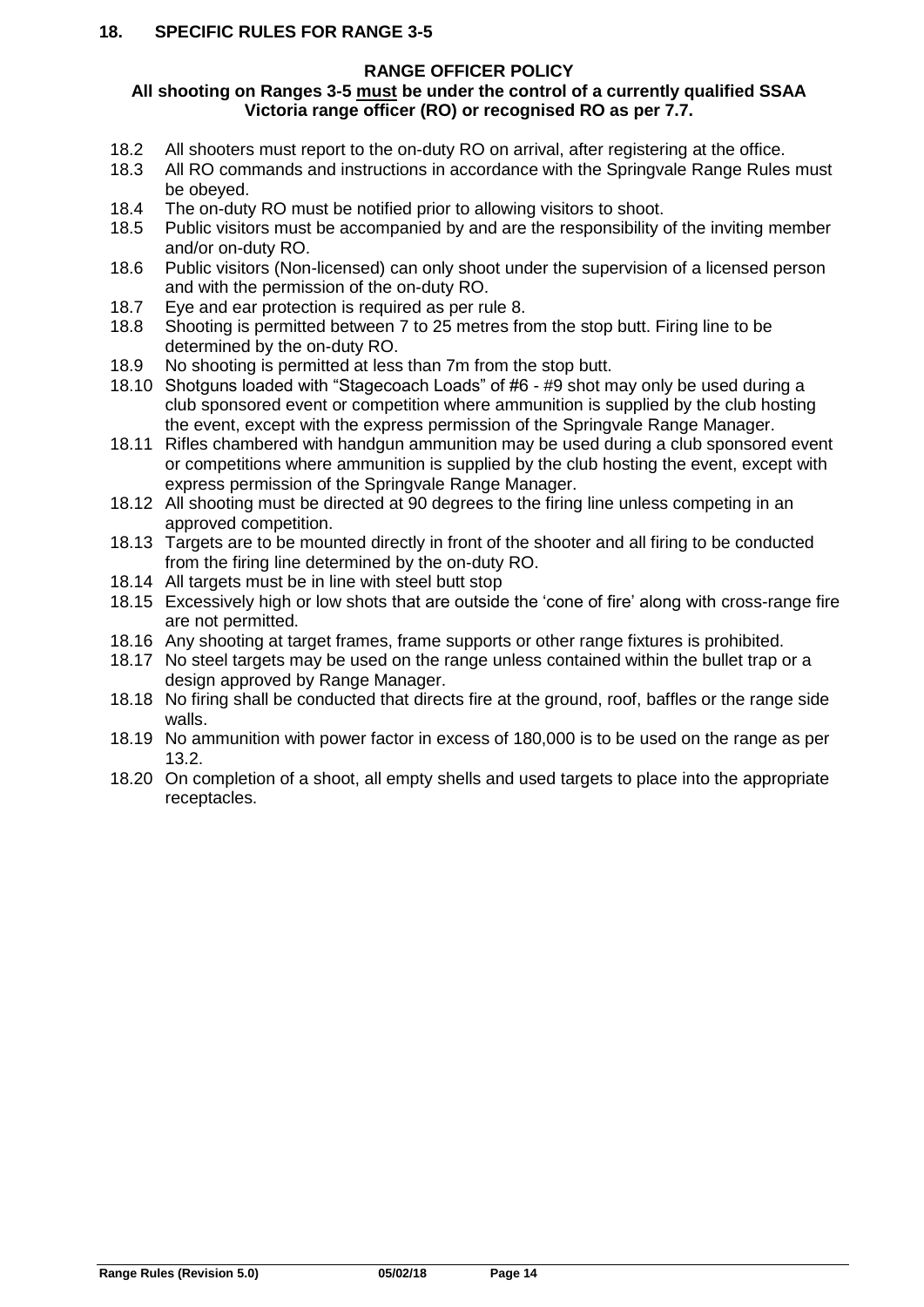#### <span id="page-14-0"></span>**All shooting on Range 6 must be under the control of a currently qualified SSAA Victoria range officer (RO) or recognised RO as per 7.7.**

- 20.1 All shooters must report to the on-duty RO on arrival, after registering at the office.<br>20.2 All RO commands and instructions in accordance with the Springvale Range Rules
- All RO commands and instructions in accordance with the Springvale Range Rules must be obeyed.
- 20.3 The on-duty RO must be notified prior to allowing visitors to shoot.
- 20.4 Public visitors must be accompanied by and are the responsibility of the inviting member and/or on-duty RO.
- 20.5 Public visitors (Non-licensed) can only shoot under the supervision of a licensed person and with the permission of the on-duty RO.
- 20.6 Eye and ear protection is required as per rule 8.
- 20.7 Shotguns loaded with "Stagecoach Loads" of #6 #9 may only be used during a club sponsored event or competition where ammunition is supplied by the club hosting the event, except with the express permission of the Range Manager.
- 20.8 Rifles chambered with handgun ammunition may be used during a club sponsored event or competitions where ammunition is supplied by the club hosting the event, except with express permission of the Range Manager.
- 20.9 All targets to be mounted directly in front of the shooter and all firing to be conducted from the firing line.
- 20.10 Targets and associated mounting frames that are placed at intermediate ranges shall be at the height, size and position required to ensure that projectiles impact into the steel backstop at the far end of the range (50 metres).
- 20.11 Excessively high or low shots that are outside the 'cone of fire' along with cross-range fire are not permitted.
- 20.12 Any shooting at target frames, frame supports or other range fixtures is prohibited.
- 20.13 No steel targets may be used on the range unless contained within the bullet trap or a design approved by Range Manager.
- 20.14 No firing shall be conducted that directs fire at the ground, baffles or the range side walls.
- 20.15 Firing at ranges LESS than total range distance is permitted adhering to rules 20.9 to 20.14**.**
- 20.16 Shooters wishing to shoot at ranges less than 50m should use ranges 1 and 4 where possible .When the competition involves shooting at less than 50m rules 20.9 to 20.14 will be strictly enforced.
- 20.17 No ammunition with power factor in excess of 180,000 is to be used on the range as per 13.2.
- 20.18 On completion of a shoot, all empty shells and used targets to place into the appropriate receptacles.

#### **SHOOTING POSITIONS**

- 20.19 All shooting shall be from behind the fixed red firing line under cover on the concrete hardstand.
- 20.20 No shooting of firearms below the yellow line on the side wall, behind the yellow line or in front of the red line marked in each shooting bay (this is the allowable position template for the range).
- 20.21 All prone shooting shall be from the benches provided which shall be positioned at the firing line for this purpose. Shooting from sitting or kneeling positions shall be conducted from the benches unless the on-duty RO is satisfied that the allowable position template is not violated.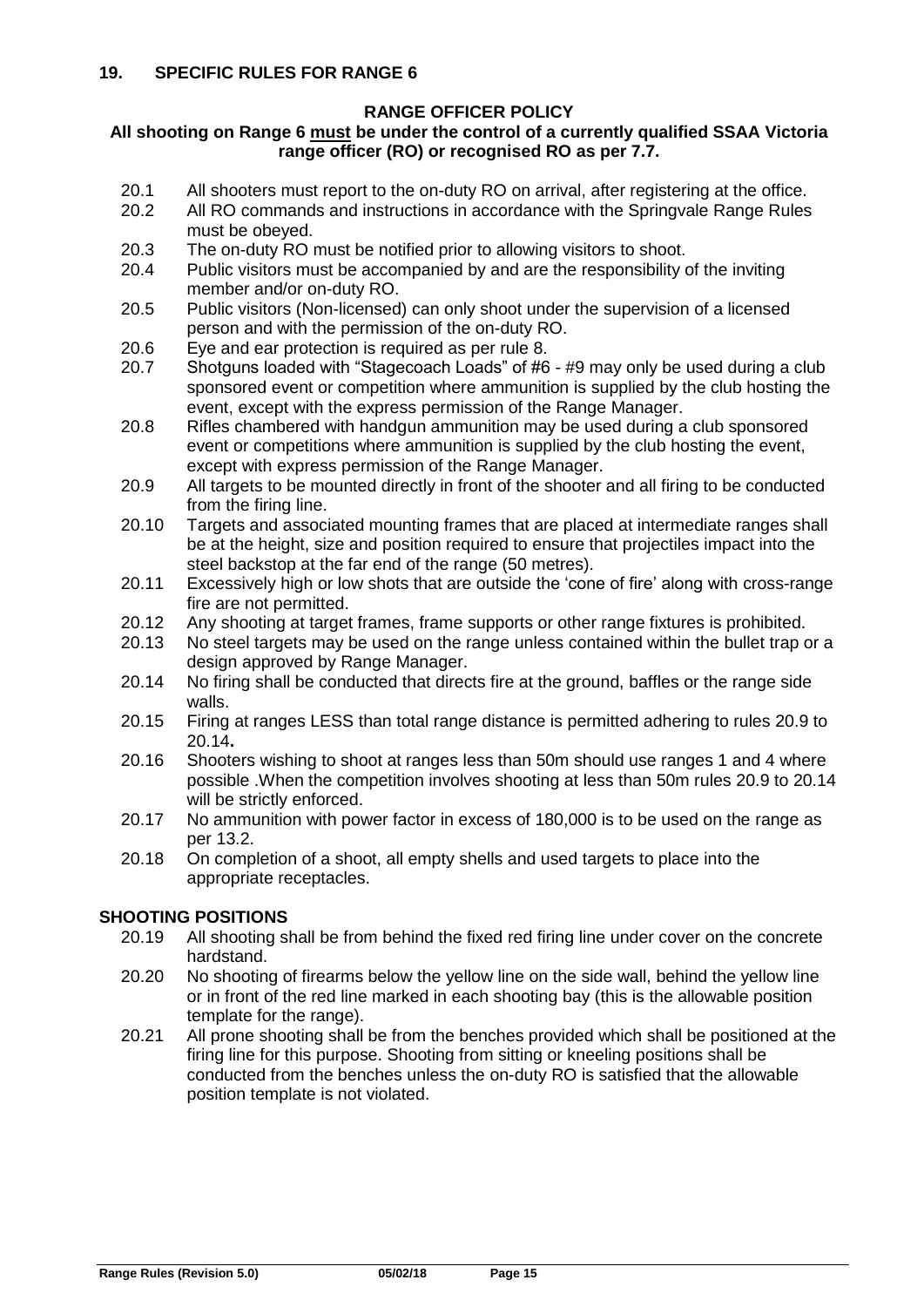#### <span id="page-15-0"></span>**20. PLAN OF RANGES AT SPRINGVALE**

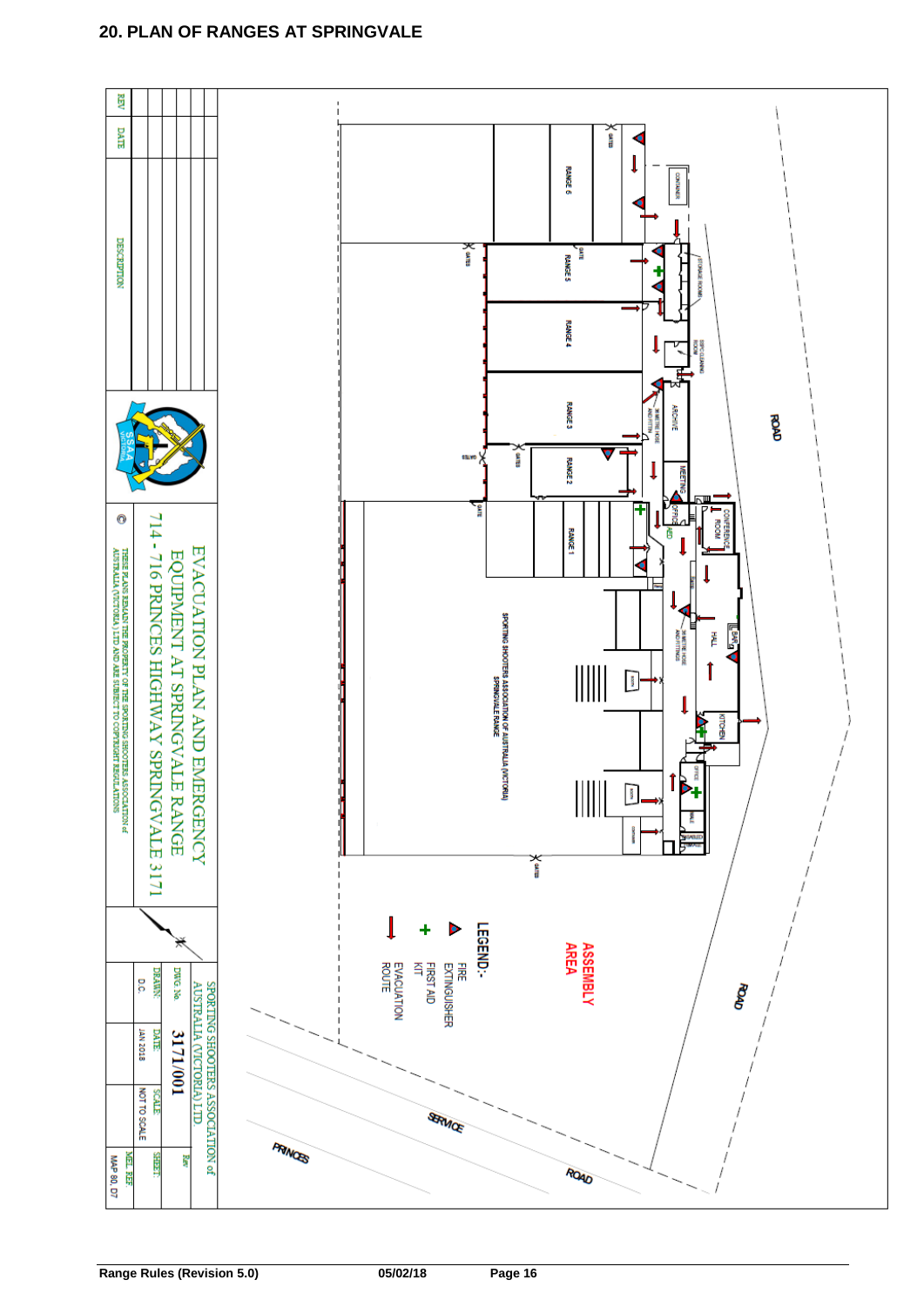#### **Attachment A - Stuck Live Round Policy**

In 1995 the SSAA National Conference established a policy as follows.

"In the event of a shooter experiencing a jammed live round (stuck live case), the firearm is to be made safe by the removal of the bolt if applicable, or by some other method if the firearm is not a bolt action. The Range Officer is to ensure that the firearm is immediately removed to a safe place. Where applicable the bolt is to be taken out of the firearm while the stuck case is in the chamber. It is recommended that the firearm be taken to the nearest gunsmith as soon as possible. Under no circumstances is the removal of the case to be attempted or undertaken on Range property.

This policy is to be adhered to at all SSAA Victoria Ranges.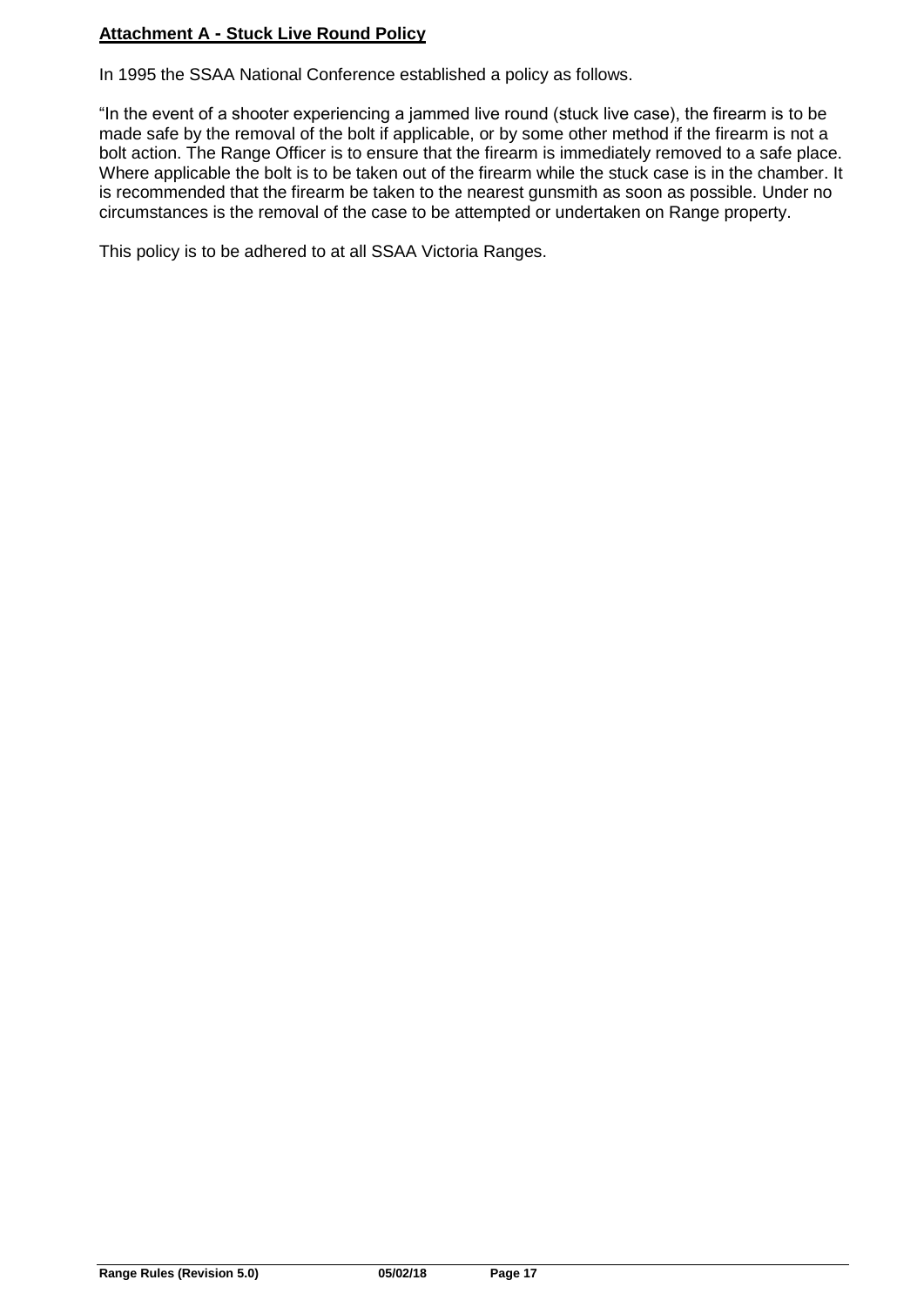

# VICTORIA POLICE

# **LICENSING REGULATION DIVISION**

*This is to certify that the shooting range operated by*

# **S.S.A.A. Victoria**

*and situated at*

# 714-716 Princes Hwy, Springvale

*is approved under the provisions of Section 179 of the Firearms Act 1996 as an approved shooting range subject to the conditions detailed in the attached schedule*

*dated this day* 

### **8th January 2018**

*Andrew Armstrong Senior Sergeant 27927 Regulatory Support unit*

 *................................................* 

*Range Approval Number 001-2018 Entity 435 261*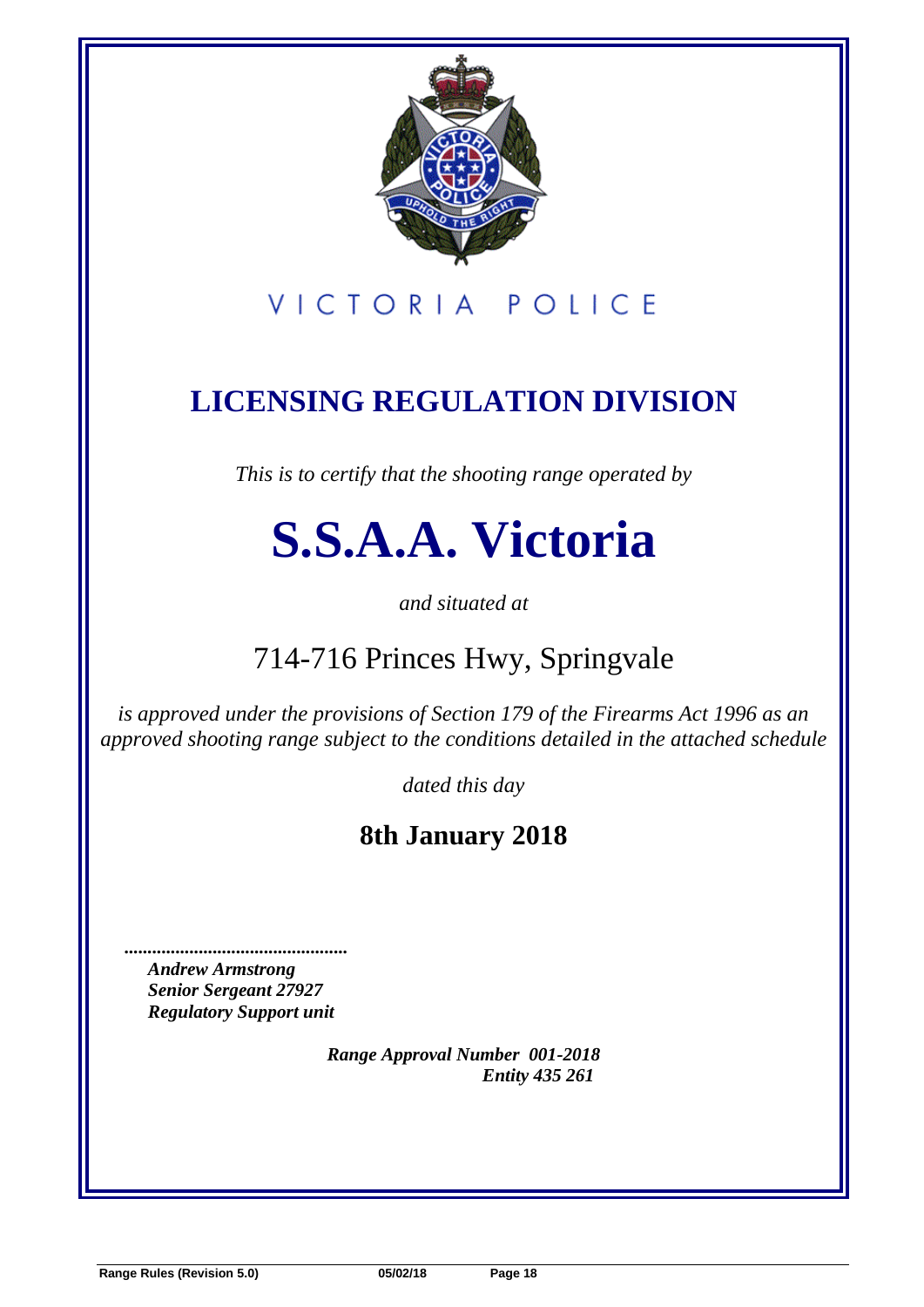| Club/organisation name | SSAA (Vic) Ltd Victoria         |
|------------------------|---------------------------------|
| Location               | 714-716 Princes Hwy, Springvale |

### *General Conditions*

- *1. All shooting activities on the shooting range must be covered by a current public liability insurance policy.*
- *2. The shooting range must be maintained in a condition so as to comply with the requirements listed in the "Firearms Ranges - Standards For Approval" manual.*
- *3. The shooting range must comply with all conditions imposed by the responsible Local Government Authority (if applicable)*
- *4. No alterations or extensions shall be made to the shooting range without the prior approval of the Chief Commissioner.*
- *5. This shooting range approval may be revoked or the conditions of the approval varied by the Chief Commissioner at any time.*
- *6. A copy of the Range Safety Orders must be visibly displayed in a prominent place for all persons at the shooting range to see.*
- *7. This Range Approval Certificate and the Schedule of the Conditions or a copy thereof must be visibly displayed in a prominent place for all persons at the shooting range to see.*

### *Special Conditions (if applicable)*

- *1. The SSAA Victoria Main Range (Public Range A and Public Range B) are approved for Rimfire Rifle (.22LR only), Air Rifle (.177 & .22 only) from the prone position or in accordance with the rules and regulations of SSAA (Vic) Ltd.*
- *2. The SSAA Victoria Main Range (Booths 1&2) are approved for Rimfire Rifle (.22LR only) and Air Rifle (.177 & .22 only) shooting in accordance with the rules and regulations of SSAA(Vic) Ltd.*
- *3. The SSAA Victoria Range 1 (25m) is approved for Blackpowder, Centrefire Pistol, Rimfire, Air Rifle and Air Pistol from the standing position unless shooting from the disabled platform at the southern end of the firing line in accordance with the rules and regulations of SSAA(Vic) Ltd.*
- *4. The SSAA Victoria Indoor Air Range 2 is approved for Air Pistol (.177 only) and Air Rifle (.177 only) shooting in accordance with the rules and regulations of SSAA (Vic) Ltd.*